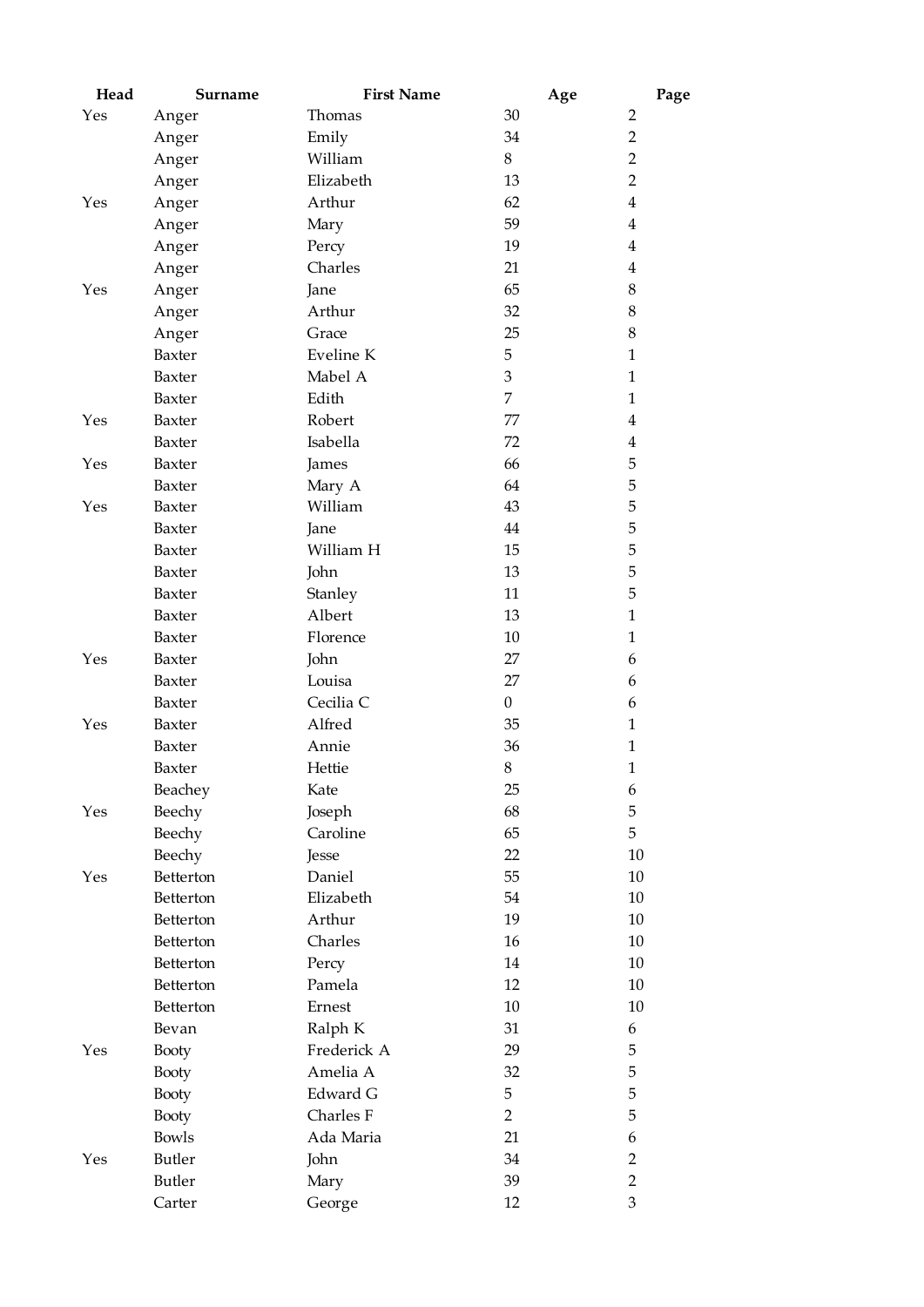|     | Carter   | David       | 17               | 3              |
|-----|----------|-------------|------------------|----------------|
| Yes | Carter   | Lucy        | 40               | 3              |
|     | Carter   | Elizabeth   | 10               | 3              |
|     | Carter   | Ethel M     | 8                | 3              |
|     | Carter   | Austin A    | 6                | $\mathfrak{Z}$ |
|     | Carter   | Walter H    | $\mathbf{1}$     | 3              |
|     | Carter   | Frederick   | 7                | 3              |
|     | Carter   | Percy       | 9                | 3              |
| Yes | Carter   | Emily       | 29               | $\,3$          |
|     | Carter   | Alice C     | 5                | 3              |
| Yes | Carter   | Christopher | 56               | 4              |
|     | Carter   | Clara       | 40               | $\overline{4}$ |
| Yes | Carter   | Thomas      | 71               | 6              |
|     | Carter   | Mary        | 63               | 6              |
|     | Carter   | Sarah J     | 26               | 6              |
| Yes | Carter   | John        | 65               | 6              |
|     | Carter   | Elizabeth   | 65               | 6              |
| Yes | Carter   | William     | 43               | 10             |
|     | Carter   | Emily       | 24               | 10             |
|     | Carter   | Charles W   | $\overline{7}$   | 10             |
|     | Carter   | Albert J    | $\overline{4}$   | 10             |
|     | Carter   | Annie E     | $\overline{2}$   | 10             |
|     | Carter   | Edith E     | $\boldsymbol{0}$ | 10             |
| Yes | Chapman? | Catherine   | 53               | 6              |
| Yes | Chivers  | Uriah       | 45               | 7              |
|     | Chivers  | Annie       | 48               | 7              |
|     | Chivers  | Maud        | 21               | 7              |
|     | Chivers  | Florence    | 15               | 7              |
|     | Chivers  | Frederick   | 13               | 7              |
|     | Chivers  | Marian      | 11               | 7              |
|     | Chivers  | Irene       | 7                | 7              |
|     | Cogens   | Sarah       | 14               | 9              |
|     | Collins  | Annie       | $40\,$           | 1              |
| Yes | Collins  | Alfred      | 46               | $\mathbf{1}$   |
| Yes | Cougan?  | Edwin       | 49               | 11             |
|     | Cougan?  | Ellen       | 46               | 11             |
|     | Cougan?  | Francis     | 16               | 11             |
|     | Cougan?  | Alin        | 11               | 11             |
|     | Cougan?  | Charles     | 8                | 11             |
|     | Cougan?  | Eva         | 3                | 11             |
|     | Cougan?  | Clara       | 6                | 11             |
|     | Cousins  | Edith       | 21               | $10\,$         |
| Yes | Cousins  | William     | 45               | 10             |
|     | Cousins  | Annie       | 47               | $10\,$         |
| Yes | Crew     | Elizabeth   | $\rm 48$         | 9              |
|     | Crew     | Walter      | 17               | 9              |
|     | Crew     | Martha      | 12               | 9              |
| Yes | Daria    | George      | 35               | 7              |
|     | Daria    | Hazibal?    | 34               | 7              |
|     | Daria    | Frances A   | $10\,$           | 7              |
|     | Daria    | Kate C      | $\,8\,$          | 7              |
|     | Daria    | Albert G    | 6                | 7              |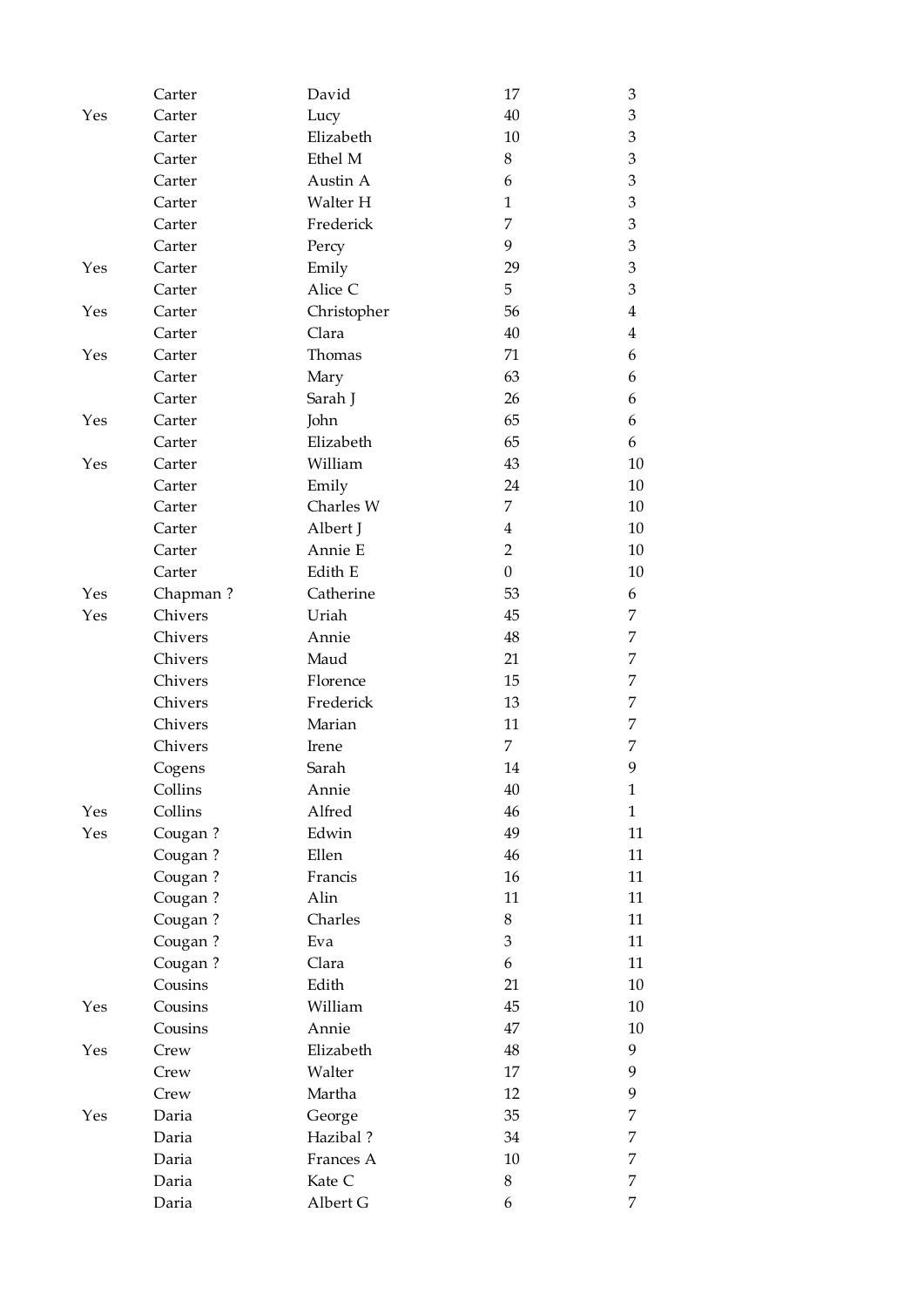|     | Daria             | John S           | $\mathbf{1}$     | 7              |
|-----|-------------------|------------------|------------------|----------------|
|     | Daria             | Harriet M        | $\overline{4}$   | 7              |
|     | Daria             | Richard C        | $\overline{2}$   | 7              |
|     | Daria             | Sydney A         | $\boldsymbol{0}$ | 7              |
|     | Dunn?             | Ada M            | 26               | 6              |
|     | Durham            | Mary J           | 27               | 4              |
|     | Durham            | William          | 19               | 4              |
| Yes | Durham?           | Jessy            | 24               | 4              |
|     | Elesworth         | Pheobe           | 81               | 3              |
|     | Embling           | Frank            | 25               | 9              |
| Yes | Enstone           | Joseph           | 71               | $\overline{2}$ |
|     | Enstone           | Cordelia         | 69               | $\overline{2}$ |
|     | Enstone           | Constance A      | 12               | $\overline{2}$ |
| Yes | Farn?             | Harriet Gina     | 40               | 8              |
|     | Farn?             | George J         | 10               | 8              |
| Yes | Fereman           | James Albert     | 49               | 9              |
|     | Fereman           | Emily M          | 37               | 9              |
|     | Flack             | Margaret         | 9                | 3              |
| Yes | Fowler            | John             | 78               | 3              |
|     | Fowler            | Charlotte        | 76               | 3              |
|     | Fowler            | William          | 17               | 3              |
| Yes | Gearing           | William          | 30               | 10             |
|     | Gearing           | Elizabeth        | 27               | 10             |
|     | Gearing           | George           | 5                | 10             |
|     | Gearing           | Frederick        | $\mathbf{1}$     | 10             |
|     | Gerring           | Elizabeth        | 69               | 9              |
| Yes | Grove             | $S$ ?            | 47               | $\mathbf{1}$   |
|     | Grove             | Sussana          | 40               | 1              |
|     | Grove             | Robert           | 12               | 1              |
|     | Grove             | William          | 9                | $\mathbf{1}$   |
|     | Grove             | Minnie           | 11               | 1              |
|     | Grove             | Frederick        | $\mathfrak{B}$   | $\mathbf{1}$   |
|     | Ham               | Elsie NL         | 14               | 8              |
|     | Hamble            | Emily            | 26               | 9              |
|     |                   | Susan            | 20               |                |
|     | Hampshire<br>Hams | Frank            | 45               | 6<br>9         |
|     | Hams              | Susanna          | $44\,$           | 9              |
|     | Hams              | Annie            | 23               | 9              |
|     | Hams              | Arthur           | 21               | 9              |
|     | Hams              |                  | 19               |                |
|     | Hams              | Jennie           | 16               | 9              |
|     |                   | Willie           |                  | 9              |
|     | Hams              | Edith            | 11<br>7          | 9<br>9         |
|     | Hams              | Eva              |                  |                |
|     | Hams              | Ellen            | 9                | 9              |
|     | Hams              | Rose             | $\overline{4}$   | 9              |
|     | Hams              | Frederick        | $\overline{2}$   | 9              |
| Yes | Hatte             | William          | 39               | 8              |
|     | Hatte             | Sarah            | 37               | 8              |
|     | Hatte             | Amie L           | 9                | 8              |
|     | Hatte             | William J H      | 7                | 8              |
|     | Hatte             | Edith L          | $\overline{2}$   | 8              |
| Yes | Hedges            | Robert Whitfield | 64               | 6              |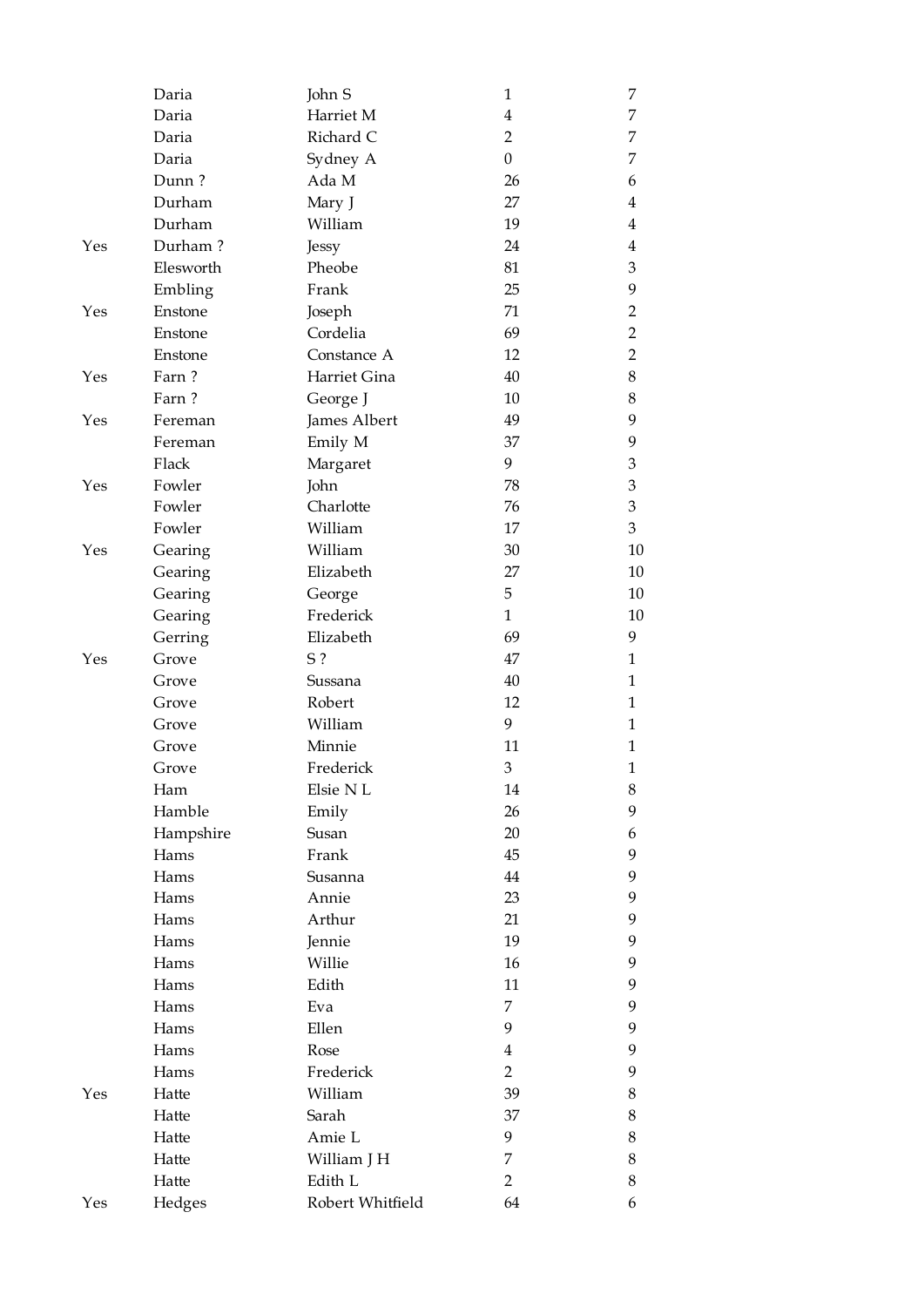|     | Hedges             | Susanna                 | 68               | 6              |
|-----|--------------------|-------------------------|------------------|----------------|
|     | Hedges             | Lena C A                | 35               | 6              |
|     | Hedges             | Enstone?                | 32               | 6              |
|     | Hedges             | Selina M                | 24               | 6              |
| Yes | Huton              | John                    | 37               | 6              |
|     | Huton              | Douglas B               | $\mathbf{1}$     | 6              |
|     | Huton              | Katherine               | 35               | 6              |
|     | Huton              | Cecil H                 | $\overline{7}$   | 6              |
|     | Judd               | William                 | 14               | $\overline{2}$ |
|     | Judd               | Oliver                  | 11               | $\overline{2}$ |
|     | Judd               | Hetty                   | 9                | $\overline{2}$ |
|     | Judd               | Beaty                   | 7                | $\overline{2}$ |
|     | Judd               | Alfred                  | 5                | $\overline{2}$ |
|     | Judd               | <b>Breda</b>            | 64               | 11             |
| Yes | Judd               | James                   | 68               | 11             |
|     | Judd               | James                   | 33               | 11             |
|     | Judd               | Samuel                  | 9                | 11             |
| Yes | Kilminster         | James                   | 32               | 8              |
|     | Kilminster         | Eliza                   | 28               | 8              |
|     | Kilminster         | Florence                | 6                | 8              |
| Yes | Kinkby             | Keith                   | 41               | 8              |
|     | Kinkby             | Florence L              | 22               | 8              |
|     | Kinkby             | Kate M G                | 3                | 8              |
|     | Kinkby             | Muriel J S F            | $\boldsymbol{0}$ | 8              |
|     | Knapp              | Ann                     | 78               | 7              |
|     | Knapp              | Isabel                  | 37               | 7              |
| Yes | Knapp              | Thomas                  | 72               | 7              |
|     | Lawrence           | John                    | 20               | 6              |
| Yes | Looker             | George                  | 70               | 9              |
|     | Looker             | Emily                   | 68               | 9              |
| Yes | Lovegrove          | Charles                 | 49               | 6              |
|     | Lovegrove          | Isabella                | 50               | 6              |
|     |                    | Ernest                  | $10\,$           | 6              |
|     | Lovegrove<br>Luker | Sophia                  | 31               | 5              |
| Yes | Luker              | William                 | 31               | 5              |
|     | Luker              | Elizabeth               | 9                | 5              |
|     | Luker              | Albert H                | 7                | 5              |
|     | Luker              | Edith M                 | 5                | 5              |
|     | Luker              | Edwin C                 | 3                | 5              |
|     | Luker              | Mary A                  | $\boldsymbol{0}$ | 5              |
|     | Manners            |                         | 32               |                |
| Yes | Manners            | Edgar Harry<br>Caroline | 63               | 6              |
|     |                    |                         | 35               | 6              |
|     | Manners            | David J<br>Alfred M     |                  | 6              |
|     | Manners<br>Miles   | Thomas                  | 33               | 6              |
| Yes |                    |                         | 45               | 3              |
|     | Miles              | Edward J                | 22               | 3              |
|     | Miles              | Emma                    | 41               | 3              |
|     | Miles              | Florence                | 18               | 3              |
|     | Miles              | Amie J                  | 16               | 3              |
|     | Miles              | Lily H L                | 12               | 3              |
|     | Miles              | Violet C                | $10\,$           | 3              |
|     | Miles              | Nellie R                | 7                | 3              |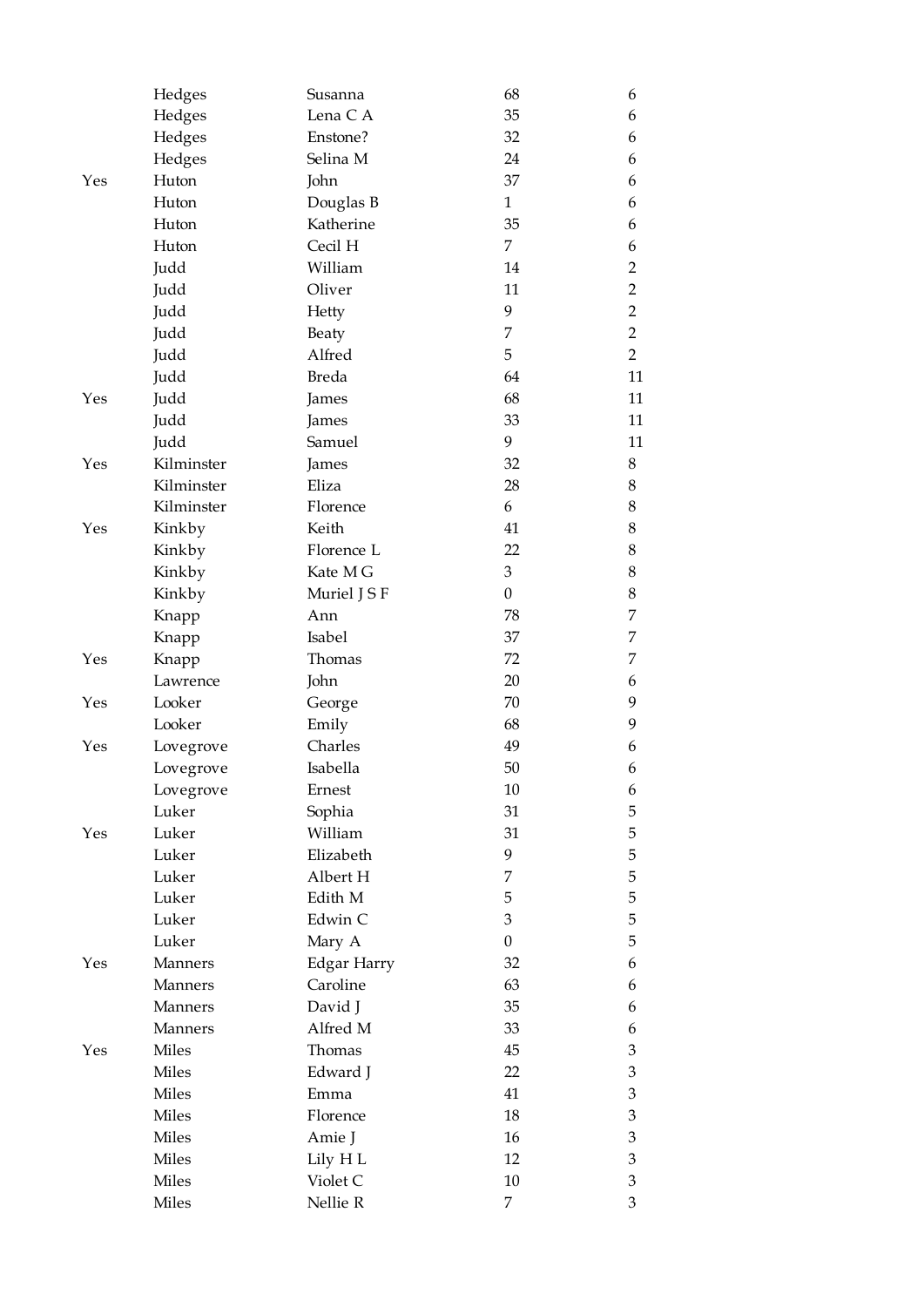|     | Miles          | Mercy E M   | 5                | 3              |
|-----|----------------|-------------|------------------|----------------|
|     | <b>Miles</b>   | Frederick G | $\overline{2}$   | $\mathfrak{Z}$ |
|     | <b>Miles</b>   | Mary J      | $\boldsymbol{0}$ | $\mathfrak{Z}$ |
| Yes | Morse          | Ann         | 45               | $\overline{2}$ |
|     | Morse          | Cyril       | 20               | $\overline{2}$ |
|     | Morse          | Harcourt    | 15               | $\overline{2}$ |
|     | Morse          | Florrie     | 13               | $\overline{2}$ |
|     | Morse          | Edith       | 11               | $\overline{2}$ |
| Yes | Mortimer       | Edward      | 62               | $\overline{4}$ |
|     | Mortimer       | Sarah       | 63               | $\overline{4}$ |
|     | Mortimer       | Charlotte   | 23               | $\overline{4}$ |
|     | Mortimer       | Anneta      | 21               | $\overline{4}$ |
|     | Mortimer       | Robert      | 9                | $\overline{4}$ |
| Yes | Neilson        | Bernie      | 35               | $8\,$          |
|     | Neilson        | Elfaeda     | 6                | $8\,$          |
|     | Neilson        | Hilda       | 3                | $8\,$          |
|     | Neilson        | Ida         | $\boldsymbol{0}$ | $8\,$          |
| Yes | Parson         | Christopher | 43               | 5              |
|     | Parson         | Martha      | 63               | 5              |
| Yes | Patient        | Adelaide    | 70               | $\overline{2}$ |
| Yes | Pitt           | Eliza       | 70               | $\overline{7}$ |
|     | Pitt           | Edith       | 48               | $\overline{7}$ |
| Yes | Pocock         | David       | 55               | 1              |
|     | Pocock         | Anna        | 55               | $\mathbf{1}$   |
|     | Pocock         | Ethel       | 16               | $\mathbf{1}$   |
|     | Pocock         | Harry       | 14               | 1              |
|     | Pocock         | Jane C      | 45               | 4              |
| Yes | Pocock         | John        | 63               | $\overline{4}$ |
|     | Pocock         | Mary        | 22               | 7              |
| Yes | Pocock         | David B     | 23               | 7              |
| Yes | Read           | James       | 50               | 3              |
|     | Read           | Sophia      | 58               | 3              |
|     | Simmonds       | William     | 13               | $\overline{2}$ |
|     | Simmonds?      | William     | 73               | 2              |
| Yes | <b>Simmons</b> | Thomas      | 60               | 5              |
|     | Simmons        | Annie       | 59               | 5              |
|     | Simmons        | Mary        | 28               | 5              |
|     | <b>Simmons</b> | Annie       | 21               | 5              |
|     | Simmons        | Ada         | 15               | 5              |
|     | <b>Simmons</b> | Tom         | $\mathbf{1}$     | 5              |
| Yes | Skinner        | David       | 56               | $\mathbf{1}$   |
|     | Skinner        | Sarah       | 59               | $\mathbf{1}$   |
|     | Skinner        | Mary J      | 31               | $\mathbf{1}$   |
|     | Skinner        | David H     | 21               | $\mathbf{1}$   |
|     | Skinner        | Francis D   | 13               | $\mathbf{1}$   |
| Yes | Smith          | Alfred      | 30               | 2              |
|     | Smith          | Emma        | 34               | $\overline{2}$ |
|     | Smith          | William     | 73               | $\overline{2}$ |
|     | Smith          | Alfred      | 8                | $\overline{2}$ |
|     | Smith          | Rose        | 6                | $\overline{2}$ |
| Yes | Stone          | Robert      | 64               | 3              |
|     | Stone          | Eliza       | 60               | 3              |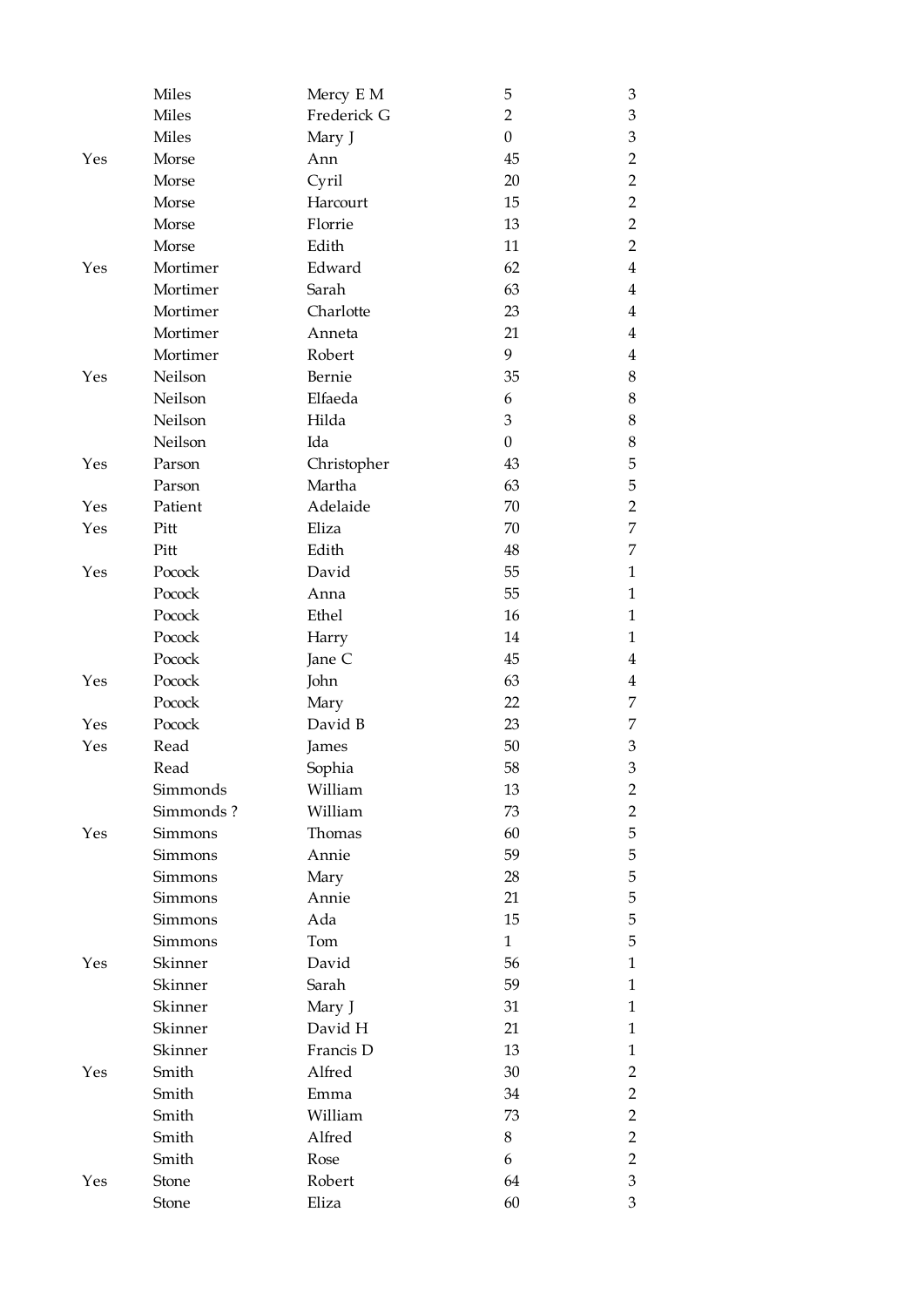| Yes | Titcomb     | James        | 72               | 4              |
|-----|-------------|--------------|------------------|----------------|
|     | Titcomb     | Ann          | 61               | 4              |
|     | Titcomb     | George       | 23               | 4              |
|     | Titcomb     | Thomas       | 18               | 4              |
|     | Titcomb     | Mary         | 16               | 4              |
| Yes | Titcomb     | John         | 29               | 9              |
|     | Titcomb     | Emily        | 28               | 9              |
|     | Titcomb     | Arthur       | 5                | 9              |
|     | Titcomb     | Lucy         | $\overline{4}$   | 9              |
| Yes | Titcomb     | Joseph       | 39               | 10             |
|     | Titcomb     | Nellie S     | 10               | 10             |
|     | Titcomb     | Ellen        | 52               | 10             |
| Yes | Titcomb     | John         | 71               | 10             |
|     | Titcomb     | Hannah       | 64               | 10             |
|     | Titcomb     | Edwin        | 17               | 10             |
| Yes | Titcomb     | John         | 40               | 10             |
|     | Titcomb     | Eliza        | 35               | 10             |
|     | Titcomb     | Charlotte    | 14               | 10             |
|     | Titcomb     | John         | 8                | 10             |
|     | Titcomb     | Wesley?      | 3                | 11             |
| Yes | Tubb        | William      | 66               | 8              |
|     | Tubb        | Emma         | 62               | 8              |
|     | Tubb        | Maria        | 22               | 8              |
|     | Tubb        | Albert       | 13               | $8\,$          |
|     | Tubb        | May          | 5                | 8              |
|     | Tubb        | Maria        | $\boldsymbol{0}$ | 8              |
|     | Von Banting | Doreas?      | 24               | 11             |
| Yes | Von Banting | Thomas       | 29               | 11             |
|     | Von Banting | William T    | $\mathbf{1}$     | 11             |
| Yes | Walker      | Henry        | 38               | $\overline{4}$ |
|     | Walker      | Harriet      | 35               | 4              |
|     | Walker      | William      | 12               | $\overline{4}$ |
|     | Walker      | Henry        | $10\,$           | 4              |
|     | Walker      | Ellen        | 9                | 4              |
|     | Walker      | Florence     | 6                | $\overline{4}$ |
|     | Walker      | Thomas C     | $\overline{4}$   | $\overline{4}$ |
|     | Walker      | Percy        | $\boldsymbol{0}$ | $\overline{4}$ |
| Yes | Warnham     | James        | 45               | 9              |
|     | Warnham     | Mary A       | 50               | 9              |
|     | Warnham     | Alice        | 19               | 9              |
|     | Webb        | William      | 75               | 8              |
|     | Wells       | Eliza        | 52               | 8              |
| Yes | Wells       | Walter James | 68               | 8              |
|     | Willis      | Silvester    | 73               | $\overline{2}$ |
| Yes | Wyat        | Charles J    | 42               | $\overline{7}$ |
|     | Wyat        | Sarah S      | 46               | 7              |
|     | Wyat        | William G    | 20               | 7              |
|     | Wyat        | Ernest J     | 17               | 7              |
|     | Wyat        | Margery      | 12               | 7              |
|     | Wyat        | Gladys M     | $10\,$           | 7              |
|     | Wyat        | Miney C      | 8                | 7              |
|     | Wyat        | Vernon?      | 5                | 7              |